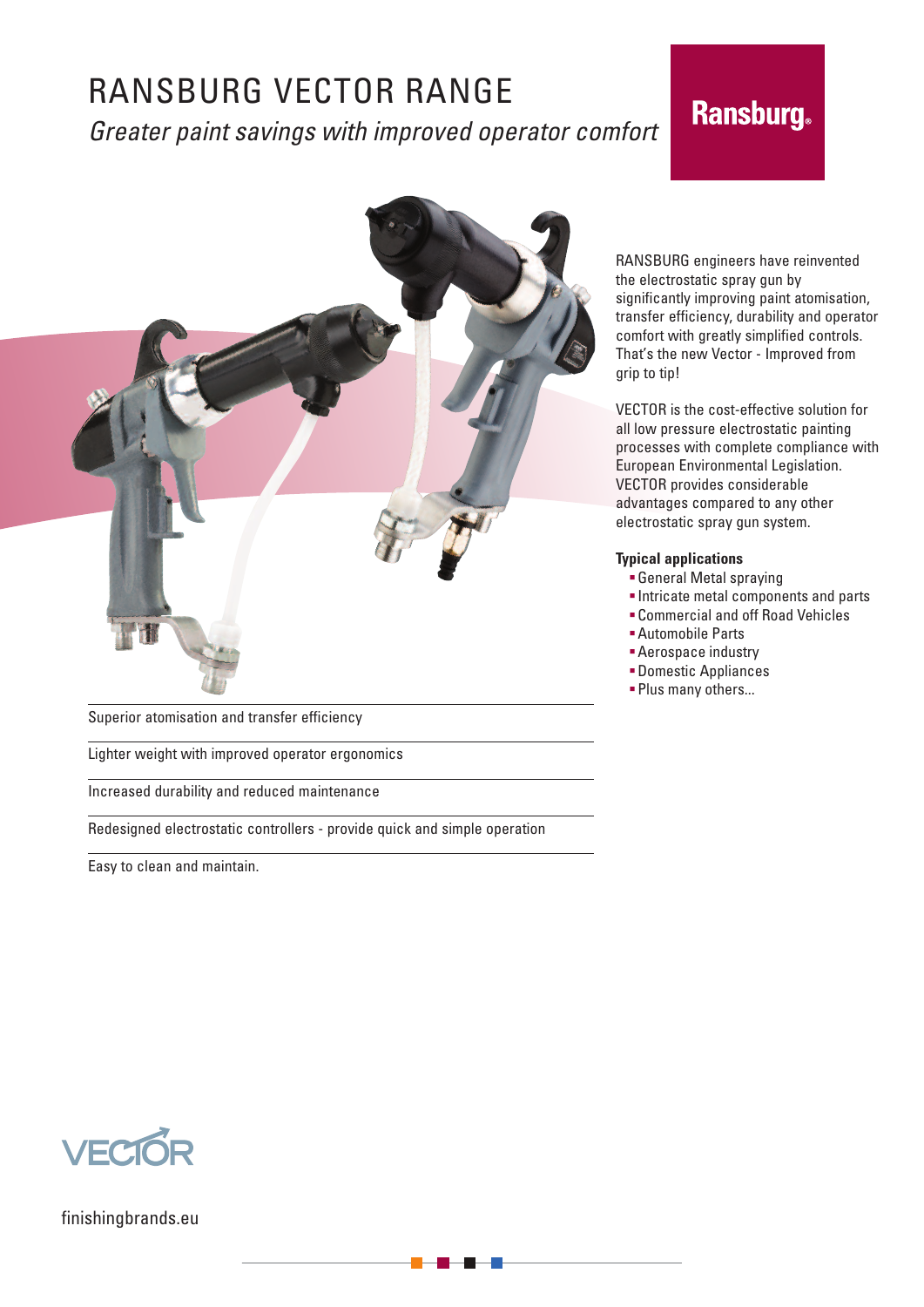## **Main advantages of VECTOR**

The trigger pull force of VECTOR spray guns has been reduced by 50% and the dual stage air valve eliminates air to fluid transition.

### **Improved ergonomics**

The incredible reduction in weight has been achieved thanks not only to the light weight, stronger and more durable polymers used to manufacture VECTOR electrostatic spray guns, but also and by the redesign of the high-voltage cascade generator. The shifting of the centre of gravity, a slender, highly manoeuvrable design and soft trigger with adjustable finger grip ensure utmost user comfort.

VECTOR spray guns are equipped with pretested certified air caps, designed to deliver consistency, with the best quality atomisation. VECTOR is also fitted with a precision indexing fan air control valve for easy operation by both left and right hand operators.

### **Optimised atomisation and coating efficiency**

The new Vector design redistributes the pressure in the air cap adjusting the balance between the atomization and fan air. This causes paint particles to move slower through the charging field which allows stronger charging and more paint delivered to the part with less overspray.

VECTOR cascade sprayguns incorporate 'triple set point' push button control putting unparalleled voltage control right at the users finger tips. This push button turns the voltage on and off and can also move between three 'pre set' voltage levels.

### **Improved Durability**

VECTOR spray guns have 25% fewer components than other electrostatic spray guns. The design of the thread on the gun barrel is coarser for easy air cap and fluid tip removal while reducing the chance of cross-threading. All O-rings and seals are manufactured from Kalrez, a highly resistant material that extends Vectors lifespan.





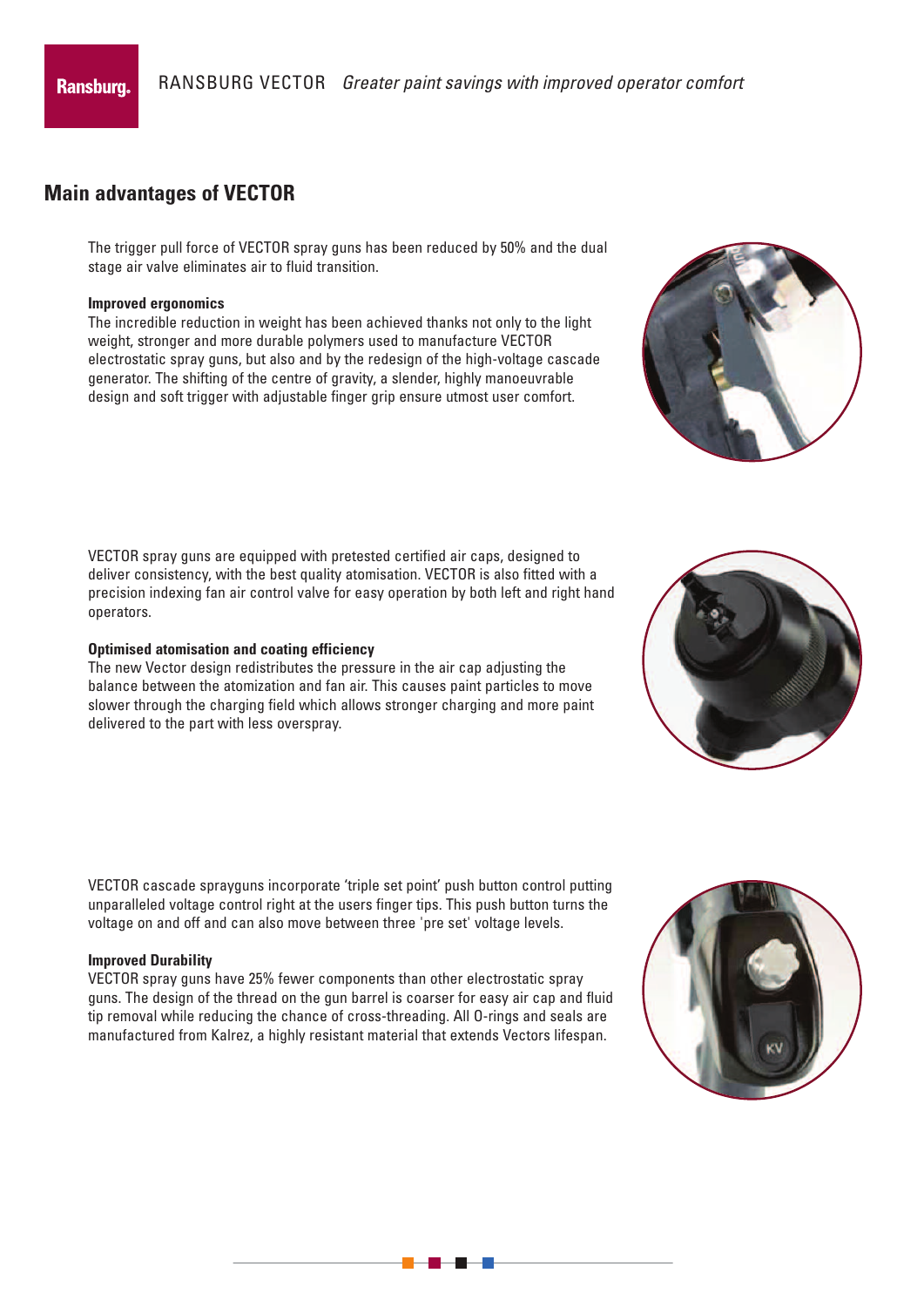

We utilise state-of-the-art materials in the handle, barrel, trigger and air cap. Front to back and top to bottom, Vector guns are tougher and more streamlined with better weight distribution for improved balance and ergonomics. We also introduced oversized, coarse threads for the air cap retaining ring and fluid tip.

### **The Result?**

Easier cleaning and superior durability.



### **Improved electronic control**

Vectors control unit offers the operator 'triple set point' voltage control, plus power on and off, right on the cascade gun. This microprocessor based control allows for data to be collected. This data can then be used to correlate the amount of paint used and parts painted.

The illuminated LED display on the control unit is visible at distances up to 15 metres. External controls can be connected via the integrated connection terminals.

*Optional multi-position mounting brackets are available.*